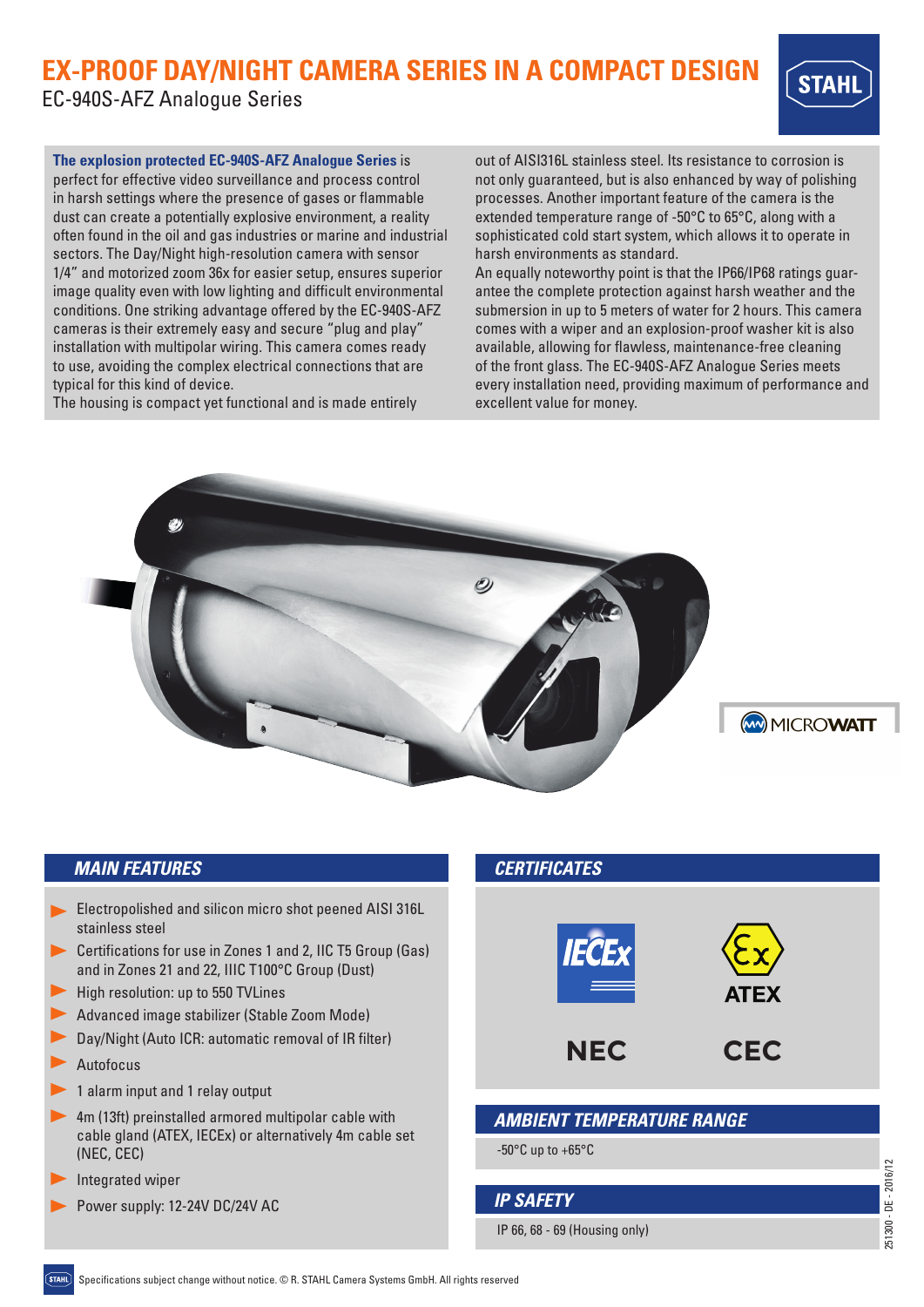#### **GENERAL**

*TECHNICAL DATA* AISI 316L stainless steel construction Electropolished and silicon micro shot peened external surfaces Silicone O-ring seals Plug and play 4m (13ft) preinstalled armored multipolar cable with cable gland (ATEX, IECEx) or alternatively 4m cable set (NEC, CEC) **MECHANICAL** Sunshield Integrated wiper Unit weight: 8kg (18lb) **HOUSING WINDOW** Thermally tempered glass **ELECTRICAL** Power supply/ • 24V AC, 2.2A, 50/60Hz Current consumption: • 24V DC, 2.2A • 12V DC, 3.5A I/O alarm card: • Alarm inputs: 1 • Relay outputs: 1 (1A, 30V AC/60V DC max) Heater: T-on 15°C±3°C (59°F ±5°F), T-off 22°C±3°C (77°F±5°F) **I/O INTERFACE** Cable length: 200m (656ft) max Remote wiper activation: 1 input, dry contact NO **CAMERA Day/Night 36x** White balance: Auto, ATW, Indoor, Outdoor (Fix/Auto), Sodium Vapor Lamp (Fix/Auto) High horizontal resolution: Up to 550 TV Lines Image Sensor: 1/4'' EXView HAD CCD Number of effective Pixels: ~ 440,000 pixel (PAL); ~ 380,000 pixel (NTSC) Minimum Illumination, • 1.4Lx (1/50s), 0.1Lx (1/3s), PAL color (ICR-OFF): • 1.4Lx (1/60s), 0.01Lx (1/4s), NTSC Minimum Illumination, • 0.01Lx (1/3s), PAL B/W (ICR-ON): • 0.01Lx (1/4s), NTSC "Shutter Time" automatic increase to improve the night surveillance

S/N ratio: More than 50dB

"Smart" lens control: Automatic Lens Reset

Electronic iris speed:  $1/1 \div 1/10000s$ 

**COMMUNICATIONS**

**PROTOCOLS**

Digital zoom: 12x (432x with optical zoom) Angle of view (A): 57.8 degrees (wide) to 1.7 (tele)

Serial interface: • RS-485 line, half-duplex

Serial communication • PANASONIC: 9600baud, 19200baud protocol: • PELCO D: 2400baud, 9600baud

Back light compensation: On/Off

AE control: Automatic, Shutter priority, Diaphragm priority,

Focusing system: Auto (Sensitivity: Normal, Low), Trigger PTZ, Manual

Optical zoom: 36x, f=3.4 (wide) to 122.4mm (tele) / F1.6 to F4.5

Minimum object distance: 320mm (12.6in) (wide) to 1500mm (59.1in) (tele)

• Cable length: 1200m max

Brightness priority and Manual

**ENVIRONMENT** Environment temperature: T5: from -60°C (-76°F) up to +65°C (149°F) (versions with armoured cable) or from -50°C (-58°F) up to +65°C (149°F) (versions with cable set) Operating temperature: cold start from -40°C (-40°F) up to +65°C (149°F) running from -50°C (-58°F) up to +65°C (149°F) **CERTIFICATIONS** ATEX (EN 60079-0: 2014, II 2 G Ex d IIC T5 Gb EN60079-1: 2015, II 2 D Ex tb IIIC T100°C Db IP66/IP68 EN60079-31: 2014):  $-60^{\circ}$ C  $\leq$  Ta  $\leq$  +65°C (versions with armoured cable) II 2 G Ex d IIC T5 Gb II 2 D Ex tb IIIC T100°C Db IP66/IP68  $-50^{\circ}$ C  $\leq$  Ta  $\leq$  +65°C (versions with cable set) IECEx (IEC 60079-0: 2011Ed.6, Ex d IIC T5 Gb IEC 60079-1: 2014-06 Ed.7, Ex tb IIIC T100°C Db IP66/IP68 IEC 60079-31: 2013 Ed.2):  $-60^{\circ}$ C  $\leq$  Ta  $\leq$  +65°C (versions with armoured cable) Ex d IIC T5 Gb Ex tb IIIC T100°C Db IP66/IP68  $-50\degree$ C  $\leq$  Ta  $\leq$  +65 $\degree$ C (versions with cable set) NEC (T5, T100°C, with cable Class I, Zone 1, AEx d IIC T5 Gb set, -50°C/ +65°C) Class I Div 2 Group A,B,C,D T5 Zone 21, AEx tb IIIC T100°C Db Class II Div 2 Group E, F and G T100°C CEC (T5, T100°C, with cable Ex d IIC T5 Gb set, -50°C/ +65°C) Class I Div 2 Group A,B,C,D T5 Ex tb IIIC T100°C Db Class II Div 2 Group E, F and G T100°C **ACCESSORIES (optional, all in stainless steel)** Pole adapter module EC-x40S<br>
Corner adapter module EC-x40S<br>
Order No. 251381 Corner adapter module EC-x40S Corder No. 251381<br>Parapet mounting bracket EC-x40S Crder No. 251386 Parapet mounting bracket EC-x40S Wall bracket EC-x40S Order No. 251387 Ball joint x40S Order No. 251388 Watertank 10L (ATEX) 0rder No. 251366<br>
Watertank 10L (EAC) 0rder No. 251367 Watertank 10L(EAC)

### **PACKAGE**

Weight: 12.5 kg (28 lb)<br>Dimensions: 60x30x60 cm

Dimensions: 60x30x60 cm (24x12x24 in)

| ī. |
|----|
|    |
|    |
|    |

**LENS**